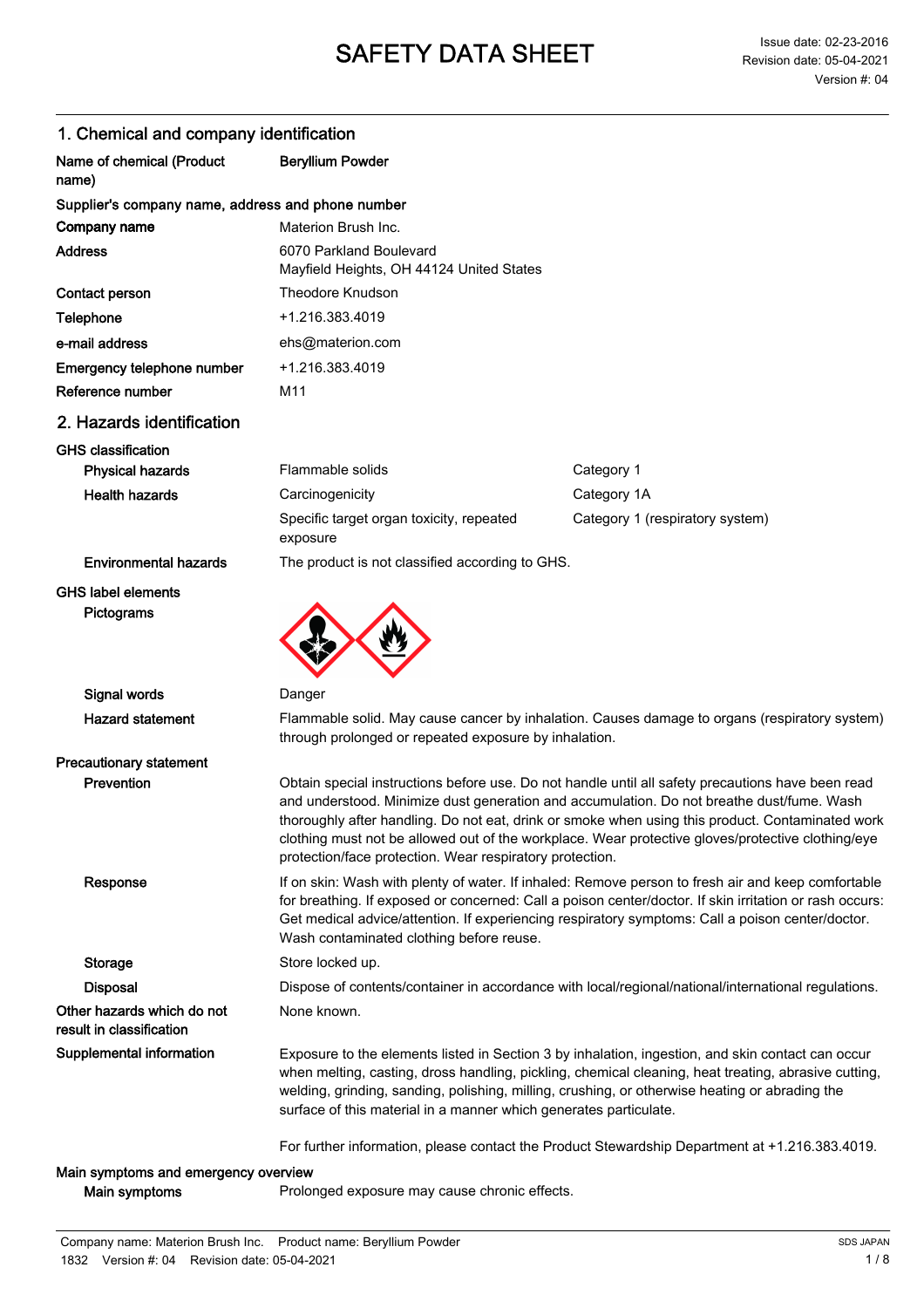Causes damage to organs (respiratory system) through prolonged or repeated exposure by inhalation.

# 3. Composition/information on ingredients

Substance or mixture **Substance** 

|                                                          |                                                                                                                                                                                                                                                                                                                                                                                                                                                                                                                                                                                                                                                                                                                                                                                                                                                                                                                                                                                                                                                                                                                                                        |                   | <b>Gazette notification</b> |          |                   |
|----------------------------------------------------------|--------------------------------------------------------------------------------------------------------------------------------------------------------------------------------------------------------------------------------------------------------------------------------------------------------------------------------------------------------------------------------------------------------------------------------------------------------------------------------------------------------------------------------------------------------------------------------------------------------------------------------------------------------------------------------------------------------------------------------------------------------------------------------------------------------------------------------------------------------------------------------------------------------------------------------------------------------------------------------------------------------------------------------------------------------------------------------------------------------------------------------------------------------|-------------------|-----------------------------|----------|-------------------|
| Chemical name or generic name                            |                                                                                                                                                                                                                                                                                                                                                                                                                                                                                                                                                                                                                                                                                                                                                                                                                                                                                                                                                                                                                                                                                                                                                        | <b>CAS Number</b> | ENCS no.                    | ISHL no. | Concentration (%) |
| Beryllium Powder                                         |                                                                                                                                                                                                                                                                                                                                                                                                                                                                                                                                                                                                                                                                                                                                                                                                                                                                                                                                                                                                                                                                                                                                                        | 7440-41-7         |                             |          | 100               |
| Synonym(s)<br><b>Chemical formula</b>                    | Metallic Beryllium Powder, Glucinium Powder, SP200F, SP65, UHP9999 Powder<br>Be (7440-41-7)                                                                                                                                                                                                                                                                                                                                                                                                                                                                                                                                                                                                                                                                                                                                                                                                                                                                                                                                                                                                                                                            |                   |                             |          |                   |
| 4. First aid measures                                    |                                                                                                                                                                                                                                                                                                                                                                                                                                                                                                                                                                                                                                                                                                                                                                                                                                                                                                                                                                                                                                                                                                                                                        |                   |                             |          |                   |
| If inhaled                                               | If symptoms develop move victim to fresh air. For breathing difficulties, oxygen may be necessary.<br>Breathing difficulty caused by inhalation of particulate requires immediate removal to fresh air. If<br>breathing has stopped, perform artificial respiration and obtain medical help.                                                                                                                                                                                                                                                                                                                                                                                                                                                                                                                                                                                                                                                                                                                                                                                                                                                           |                   |                             |          |                   |
| If on skin                                               | Take off contaminated clothing and wash before reuse. Thoroughly wash skin cuts or wounds to<br>remove all particulate debris from the wound. Seek medical attention for wounds that cannot be<br>thoroughly cleansed. Treat skin cuts and wounds with standard first aid practices such as<br>cleansing, disinfecting and covering to prevent wound infection and contamination before<br>continuing work. Obtain medical help for persistent irritation. Material accidentally implanted or<br>lodged under the skin must be removed.                                                                                                                                                                                                                                                                                                                                                                                                                                                                                                                                                                                                                |                   |                             |          |                   |
| If in eyes                                               | Immediately flush eyes with plenty of water for at least 15 minutes, lifting lower and upper eyelids<br>occasionally. Get medical attention if symptoms persist.                                                                                                                                                                                                                                                                                                                                                                                                                                                                                                                                                                                                                                                                                                                                                                                                                                                                                                                                                                                       |                   |                             |          |                   |
| If swallowed                                             | If swallowed, seek medical advice immediately and show this container or label. Induce vomiting<br>immediately as directed by medical personnel. Never give anything by mouth to an unconscious<br>person.                                                                                                                                                                                                                                                                                                                                                                                                                                                                                                                                                                                                                                                                                                                                                                                                                                                                                                                                             |                   |                             |          |                   |
| Most important<br>symptoms/effects, acute and<br>delayed | May cause allergic skin reaction. Prolonged exposure may cause chronic effects.                                                                                                                                                                                                                                                                                                                                                                                                                                                                                                                                                                                                                                                                                                                                                                                                                                                                                                                                                                                                                                                                        |                   |                             |          |                   |
| Protection of first-aid<br>responders                    | If exposed or concerned: get medical attention/advice. Get medical attention if symptoms occur.<br>Wash contaminated clothing before reuse.                                                                                                                                                                                                                                                                                                                                                                                                                                                                                                                                                                                                                                                                                                                                                                                                                                                                                                                                                                                                            |                   |                             |          |                   |
| Notes to physician                                       | Treatment of Chronic Beryllium Disease: There is no known treatment which will cure chronic<br>beryllium disease. Prednisone or other corticosteroids are the most specific treatment currently<br>available. They are directed at suppressing the immunological reaction and can be effective in<br>diminishing signs and symptoms of chronic beryllium disease. In cases where steroid therapy has<br>had only partial or minimal effectiveness, other immunosuppressive agents, such as<br>cyclophosphamide, cyclosporine, or methotrexate, have been used. In view of the potential side<br>effects of all the immunosuppressive medications, including steroids such as prednisone, they<br>should be used only under the direct care of a physician. Other treatment, such as oxygen, inhaled<br>steroids or bronchodilators, may be prescribed by some physicians and can be effective in<br>selected cases. In general, treatment is reserved for cases with significant symptoms and/or<br>significant loss of lung function. The decision about when and with what medication to treat is a<br>judgment situation for individual physicians. |                   |                             |          |                   |
|                                                          | In their 2014 official statement on the Diagnosis and Management of Beryllium Sensitivity and<br>Chronic Beryllium Disease, the American Thoracic Society states that "it seems prudent for<br>workers with BeS to avoid all future occupational exposure to beryllium."                                                                                                                                                                                                                                                                                                                                                                                                                                                                                                                                                                                                                                                                                                                                                                                                                                                                               |                   |                             |          |                   |
| 5. Fire-fighting measures                                |                                                                                                                                                                                                                                                                                                                                                                                                                                                                                                                                                                                                                                                                                                                                                                                                                                                                                                                                                                                                                                                                                                                                                        |                   |                             |          |                   |
| <b>Extinguishing media</b>                               | Dry sand, graphite powder, dry sodium chloride based extinguishers Class D. DO NOT use water<br>if avoidable. Use extinguishing measures that are appropriate to local circumstances and the<br>surrounding environment.                                                                                                                                                                                                                                                                                                                                                                                                                                                                                                                                                                                                                                                                                                                                                                                                                                                                                                                               |                   |                             |          |                   |
| Extinguishing media to avoid                             | Do not use water to extinguish fires around operations involving molten metal due to the potential<br>for steam explosions.                                                                                                                                                                                                                                                                                                                                                                                                                                                                                                                                                                                                                                                                                                                                                                                                                                                                                                                                                                                                                            |                   |                             |          |                   |
| Specific hazards                                         | Hazardous dust or fumes containing beryllium may be released during a fire.                                                                                                                                                                                                                                                                                                                                                                                                                                                                                                                                                                                                                                                                                                                                                                                                                                                                                                                                                                                                                                                                            |                   |                             |          |                   |
| Special fire fighting procedures                         | Move containers from fire area if you can do so without risk.                                                                                                                                                                                                                                                                                                                                                                                                                                                                                                                                                                                                                                                                                                                                                                                                                                                                                                                                                                                                                                                                                          |                   |                             |          |                   |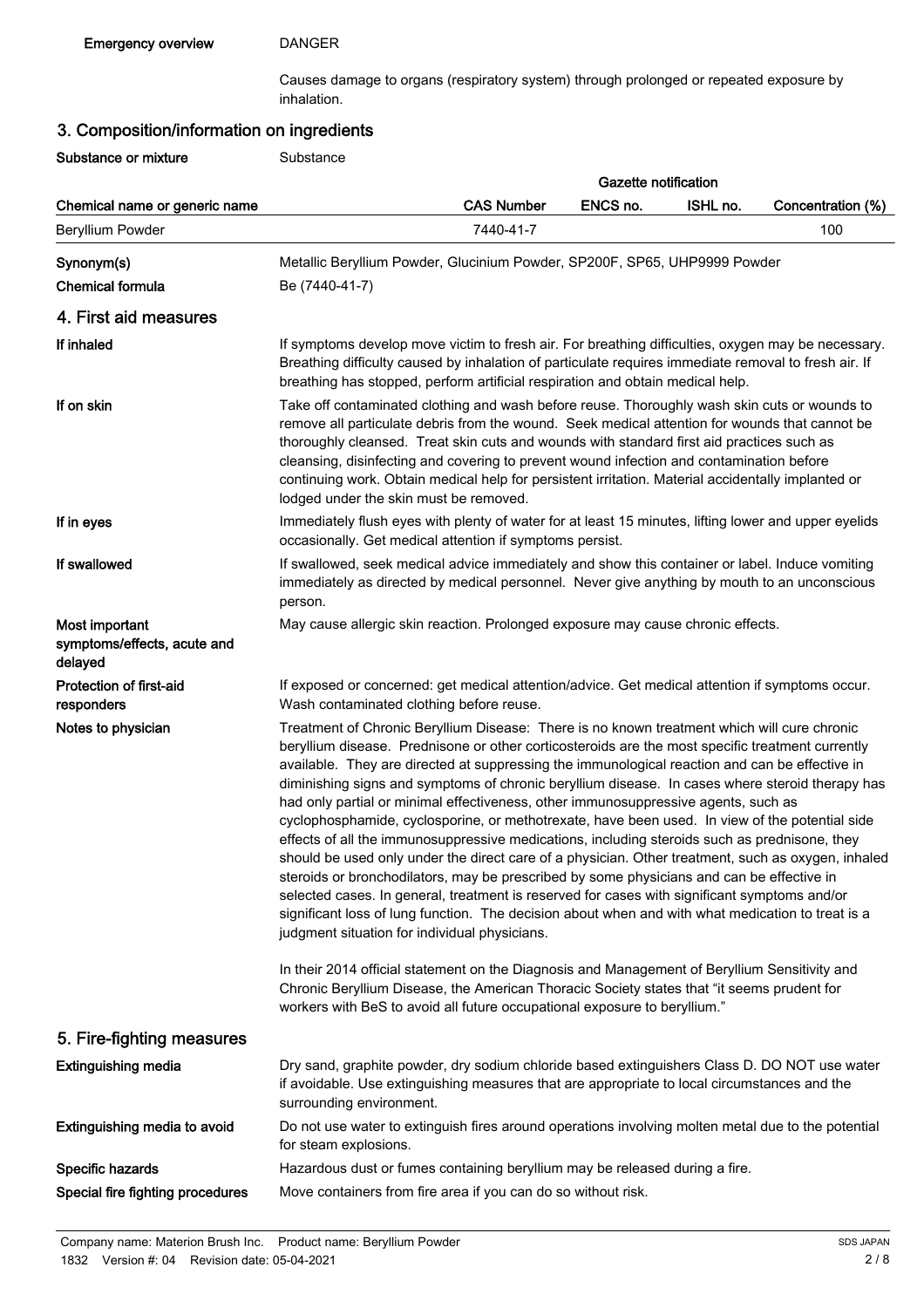| Protection of fire-fighters                                               | Firefighters should wear full protective clothing including self contained breathing apparatus. Wear<br>suitable protective equipment.                                                                                                                                                                                                                                                                                                                        |               |                     |  |
|---------------------------------------------------------------------------|---------------------------------------------------------------------------------------------------------------------------------------------------------------------------------------------------------------------------------------------------------------------------------------------------------------------------------------------------------------------------------------------------------------------------------------------------------------|---------------|---------------------|--|
| Specific methods                                                          | Pressure-demand self-contained breathing apparatus must be worn by firefighters or any other<br>persons potentially exposed to the particulate released during or after a fire.                                                                                                                                                                                                                                                                               |               |                     |  |
| 6. Accidental release measures                                            |                                                                                                                                                                                                                                                                                                                                                                                                                                                               |               |                     |  |
| Personal precautions, protective<br>equipment and emergency<br>procedures | In solid form this material poses no special clean-up problems. Wear appropriate protective<br>equipment and clothing during clean-up.                                                                                                                                                                                                                                                                                                                        |               |                     |  |
| <b>Environmental precautions</b>                                          | Avoid release to the environment. In the event of a spill or accidental release, notify relevant<br>authorities in accordance with all applicable regulations. Prevent further leakage or spillage if safe<br>to do so. Avoid discharge into drains, water courses or onto the ground.                                                                                                                                                                        |               |                     |  |
| Methods and materials for<br>containment and cleaning up                  | Clean up in accordance with all applicable regulations.                                                                                                                                                                                                                                                                                                                                                                                                       |               |                     |  |
| 7. Handling and storage                                                   |                                                                                                                                                                                                                                                                                                                                                                                                                                                               |               |                     |  |
| Handling<br>Technical measures (e.g.<br>Local and general<br>ventilation) | No specific recommendations.                                                                                                                                                                                                                                                                                                                                                                                                                                  |               |                     |  |
| Safe handling advice                                                      | Obtain special instructions before use. Do not handle until all safety precautions have been read<br>and understood. Minimize dust generation and accumulation. Do not breathe dust/fume. Wear<br>protective gloves/protective clothing/eye protection/face protection. Wear respiratory protection.<br>Wash hands thoroughly after handling. When using, do not eat, drink or smoke. Contaminated<br>work clothing must not be allowed out of the workplace. |               |                     |  |
| Hygiene measures                                                          | Handle in accordance with good industrial hygiene and safety practice.                                                                                                                                                                                                                                                                                                                                                                                        |               |                     |  |
| <b>Storage</b><br>Safe storage conditions                                 | Avoid contact with acids and alkalies. Avoid contact with oxidizing agents.                                                                                                                                                                                                                                                                                                                                                                                   |               |                     |  |
| Safe packaging materials                                                  | Keep in original container.                                                                                                                                                                                                                                                                                                                                                                                                                                   |               |                     |  |
| 8. Exposure controls/personal protection                                  |                                                                                                                                                                                                                                                                                                                                                                                                                                                               |               |                     |  |
| <b>Control parameters</b>                                                 | Not available.                                                                                                                                                                                                                                                                                                                                                                                                                                                |               |                     |  |
| Occupational exposure limits                                              |                                                                                                                                                                                                                                                                                                                                                                                                                                                               |               |                     |  |
| <b>Material</b>                                                           | Japan. OELs - ISHL. (Workplace Environment Assessment Standards)                                                                                                                                                                                                                                                                                                                                                                                              | Value         |                     |  |
|                                                                           | Type                                                                                                                                                                                                                                                                                                                                                                                                                                                          |               |                     |  |
| Beryllium Powder (CAS<br>7440-41-7)                                       | <b>TLV</b>                                                                                                                                                                                                                                                                                                                                                                                                                                                    | $0.001$ mg/m3 |                     |  |
|                                                                           | Japan. OELs - JSOH (Japan Society of Occupational Health: Recommendation of Occupational Exposure Limits)                                                                                                                                                                                                                                                                                                                                                     |               |                     |  |
| <b>Material</b>                                                           | <b>Type</b>                                                                                                                                                                                                                                                                                                                                                                                                                                                   | Value         |                     |  |
| Beryllium Powder (CAS<br>7440-41-7)                                       | <b>TWA</b>                                                                                                                                                                                                                                                                                                                                                                                                                                                    | $0.002$ mg/m3 |                     |  |
| <b>US. ACGIH Threshold Limit Values</b>                                   |                                                                                                                                                                                                                                                                                                                                                                                                                                                               |               |                     |  |
| <b>Material</b>                                                           | <b>Type</b>                                                                                                                                                                                                                                                                                                                                                                                                                                                   | Value         | Form                |  |
| Beryllium Powder (CAS<br>7440-41-7)                                       | <b>TWA</b>                                                                                                                                                                                                                                                                                                                                                                                                                                                    | 0.00005 mg/m3 | Inhalable fraction. |  |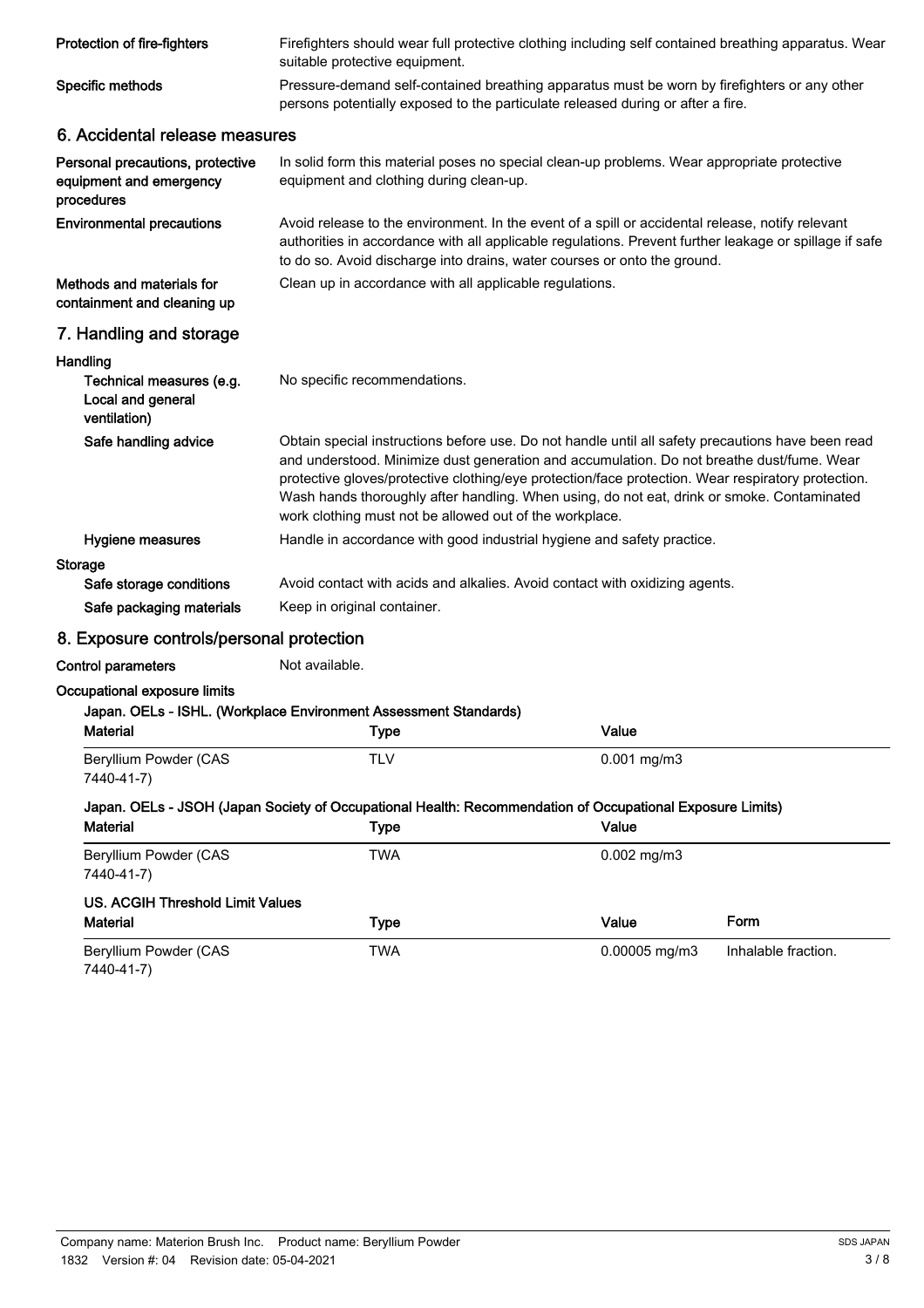#### Engineering measures

VENTILATION: Good general ventilation (typically 10 air changes per hour) should be used. Ventilation rates should be matched to conditions. If applicable, use process enclosures, local exhaust ventilation, or other engineering controls to maintain airborne levels below recommended exposure limits. If exposure limits have not been established, maintain airborne levels to an acceptable level.

Ensure adequate ventilation, especially in confined areas.

Whenever possible, the use of local exhaust ventilation or other engineering controls is the preferred method of controlling exposure to airborne particulate. Where utilized, exhaust inlets to the ventilation system must be positioned as close as possible to the source of airborne generation. Avoid disruption of the airflow in the area of a local exhaust inlet by equipment such as a man-cooling fan. Check ventilation equipment regularly to ensure it is functioning properly. Provide training on the use and operation of ventilation to all users. Use qualified professionals to design and install ventilation systems.

WET METHODS: Machining operations are usually performed under a liquid lubricant/coolant flood which assists in reducing airborne particulate. However, the cycling through of machine coolant containing finely divided particulate in suspension can result in the concentration building to a point where the particulate may become airborne during use. Certain processes such as sanding and grinding may require complete hooded containment and local exhaust ventilation. Prevent coolant from splashing onto floor areas, external structures or operators' clothing. Utilize a coolant filtering system to remove particulate from the coolant.

WORK PRACTICES: Develop work practices and procedures that prevent particulate from coming in contact with worker skin, hair, or personal clothing. If work practices and/or procedures are ineffective in controlling airborne exposure or visual particulate from deposition on skin, hair, or clothing, provide appropriate cleaning/washing facilities. Procedures should be written that clearly communicate the facility's requirements for protective clothing and personal hygiene. These clothing and personal hygiene requirements help keep particulate from being spread to non-production areas or from being taken home by the worker. Never use compressed air to clean work clothing or other surfaces.

Fabrication processes may leave a residue of particulate on the surface of parts, products or equipment that could result in employee exposure during subsequent material handling activities. As necessary, clean loose particulate from parts between processing steps. As a standard hygiene practice, wash hands before eating or smoking.

HOUSEKEEPING: Use vacuum and wet cleaning methods for particulate removal from surfaces. Be certain to de-energize electrical systems, as necessary, before beginning wet cleaning. Use vacuum cleaners with high efficiency particulate air (HEPA). Do not use compressed air, brooms, or conventional vacuum cleaners to remove particulate from surfaces as this activity can result in elevated exposures to airborne particulate. Follow the manufacturer's instructions when performing maintenance on HEPA filtered vacuums used to clean hazardous materials.

| Personal protective equipment |                                                                                                                                                                                                                                                                                                                                                                                                                                                                                                                                                                                                                                                                                                                                                                                          |
|-------------------------------|------------------------------------------------------------------------------------------------------------------------------------------------------------------------------------------------------------------------------------------------------------------------------------------------------------------------------------------------------------------------------------------------------------------------------------------------------------------------------------------------------------------------------------------------------------------------------------------------------------------------------------------------------------------------------------------------------------------------------------------------------------------------------------------|
| Respiratory protection        | When airborne exposures exceed or have the potential to exceed the occupational exposure<br>limits, approved respirators must be used as specified by an Industrial Hygienist or other qualified<br>professional. Respirator users must be medically evaluated to determine if they are physically<br>capable of wearing a respirator. Quantitative and/or qualitative fit testing and respirator training<br>must be satisfactorily completed by all personnel prior to respirator use. Users of tight fitting<br>respirators must be clean shaven on those areas of the face where the respirator seal contacts the<br>face. Use pressure-demand airline respirators when performing jobs with high potential exposures<br>such as changing filters in a baghouse air cleaning device. |
| Hand protection               | Wear gloves to prevent contact with particulate or solutions. Wear gloves to prevent metal cuts<br>and skin abrasions during handling.                                                                                                                                                                                                                                                                                                                                                                                                                                                                                                                                                                                                                                                   |
| Eye protection                | Wear approved safety glasses, goggles, face shield and/or welder's helmet when risk of eye injury<br>is present, particularly during operations that generate dust, mist or fume.                                                                                                                                                                                                                                                                                                                                                                                                                                                                                                                                                                                                        |
| Skin and body protection      | Personal protection equipment should be chosen according to the CEN standards and in<br>discussion with the supplier of the personal protective equipment. Protective overgarments or work<br>clothing must be worn by persons who may become contaminated with particulate during activities.<br>Skin contact with this material may cause, in some sensitive individuals, an allergic dermal<br>response. Particulate that becomes lodged under the skin has the potential to induce sensitization<br>and skin lesions.                                                                                                                                                                                                                                                                |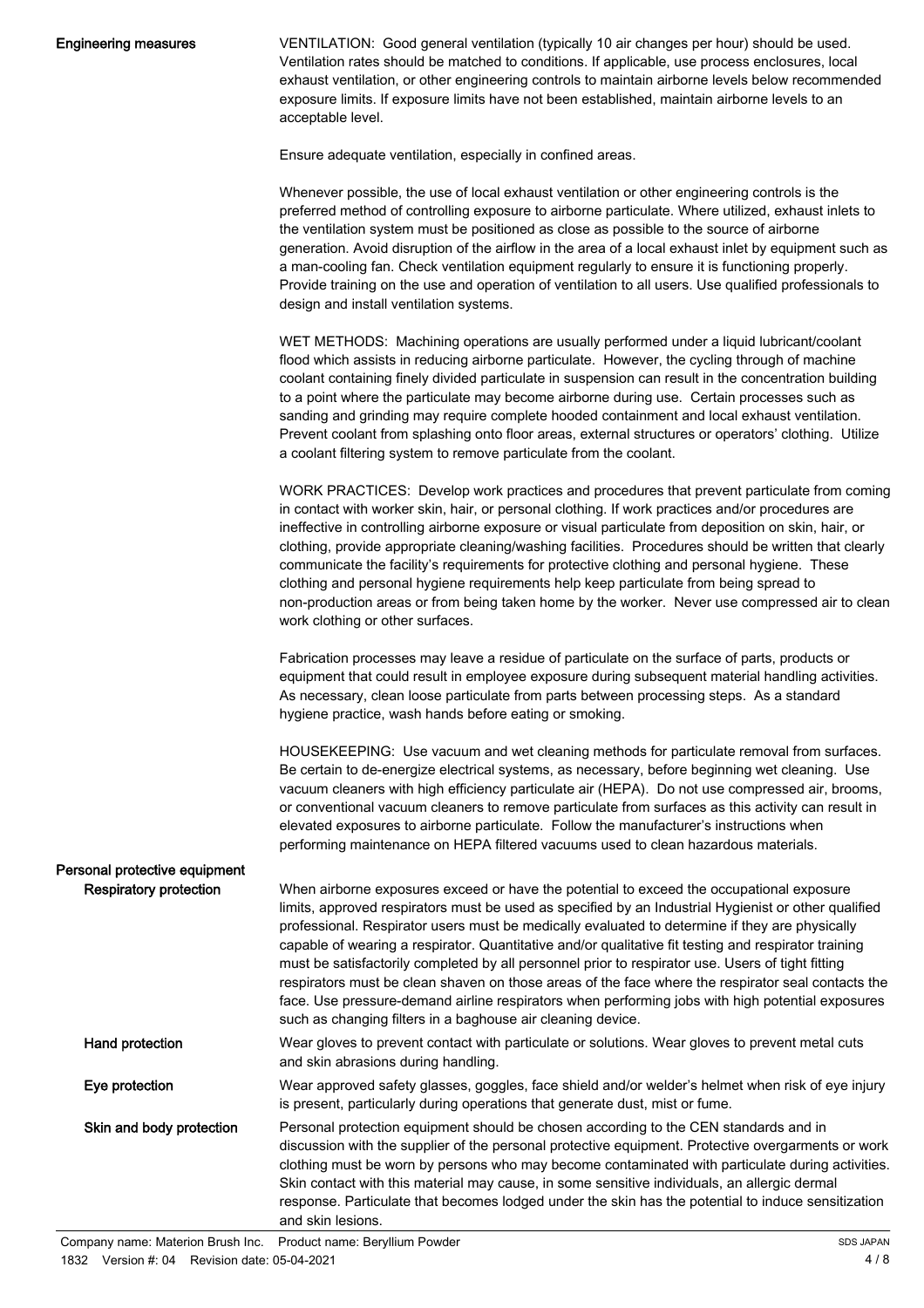## 9. Physical and chemical properties

| <b>Physical state</b>                                         | Solid.                                                                                        |
|---------------------------------------------------------------|-----------------------------------------------------------------------------------------------|
| Form                                                          | Powder.                                                                                       |
| Color                                                         | Grey.                                                                                         |
| Odor                                                          | Not available.                                                                                |
| Odor threshold                                                | Not applicable.                                                                               |
| Melting point/freezing point                                  | 2348.6 °F (1287 °C)                                                                           |
| Boiling point, initial boiling point,<br>and boiling range    | 5378 °F (2970 °C)                                                                             |
| Combustibility                                                | Flammable solid.                                                                              |
| Lower and upper explosion limit / flammability limit          |                                                                                               |
| Flammability limit - lower<br>(%)                             | Not applicable.                                                                               |
| Flammability limit - upper<br>(%)                             | Not applicable.                                                                               |
| Explosive limit - lower (%)                                   | Not applicable.                                                                               |
| Explosive limit - upper (%)                                   | Not applicable.                                                                               |
| Flash point                                                   | Not applicable.                                                                               |
| Auto-ignition temperature                                     | Not applicable.                                                                               |
| Decomposition temperature                                     | Not applicable.                                                                               |
| pH                                                            | Not applicable.                                                                               |
| Kinematic viscosity                                           | Not available.                                                                                |
| Solubility(ies)<br>Solubility (water)                         | Not applicable.                                                                               |
| <b>Partition coefficient</b><br>(n-octanol/water) (log value) | Not available.                                                                                |
| Vapor pressure                                                | < 0.0000001 kPa at 25 °C                                                                      |
| Density and/or relative density                               |                                                                                               |
| <b>Density</b>                                                | 1.85 g/cm3 estimated at 20 $^{\circ}$ C                                                       |
| <b>Relative density</b>                                       | Not available.                                                                                |
| Vapor density                                                 | Not applicable.                                                                               |
| Particle characteristics                                      | Not available.                                                                                |
| Other information                                             |                                                                                               |
| <b>Evaporation rate</b>                                       | Not applicable.                                                                               |
| Molecular formula                                             | Be                                                                                            |
| Molecular weight                                              | 9.01 g/mol                                                                                    |
| Specific gravity                                              | 1.85 at 20 °C                                                                                 |
| <b>Viscosity (Coefficient of</b><br>viscosity)                | Not applicable.                                                                               |
| 10. Stability and reactivity                                  |                                                                                               |
| Reactivity                                                    | The product is stable and non-reactive under normal conditions of use, storage and transport. |
| <b>Chemical stability</b>                                     | Material is stable under normal conditions.                                                   |
| Possibility of hazardous<br>reactions                         | Hazardous polymerization does not occur.                                                      |
| Conditions to avoid                                           | Avoid dust formation. Contact with acids. Contact with alkalis.                               |
| Incompatible materials                                        | Strong acids, alkalies and oxidizing agents.                                                  |
| Hazardous decomposition                                       | No hazardous decomposition products are known.                                                |

# products

# 11. Toxicological information

Acute toxicity **Based on available data, the classification criteria are not met.**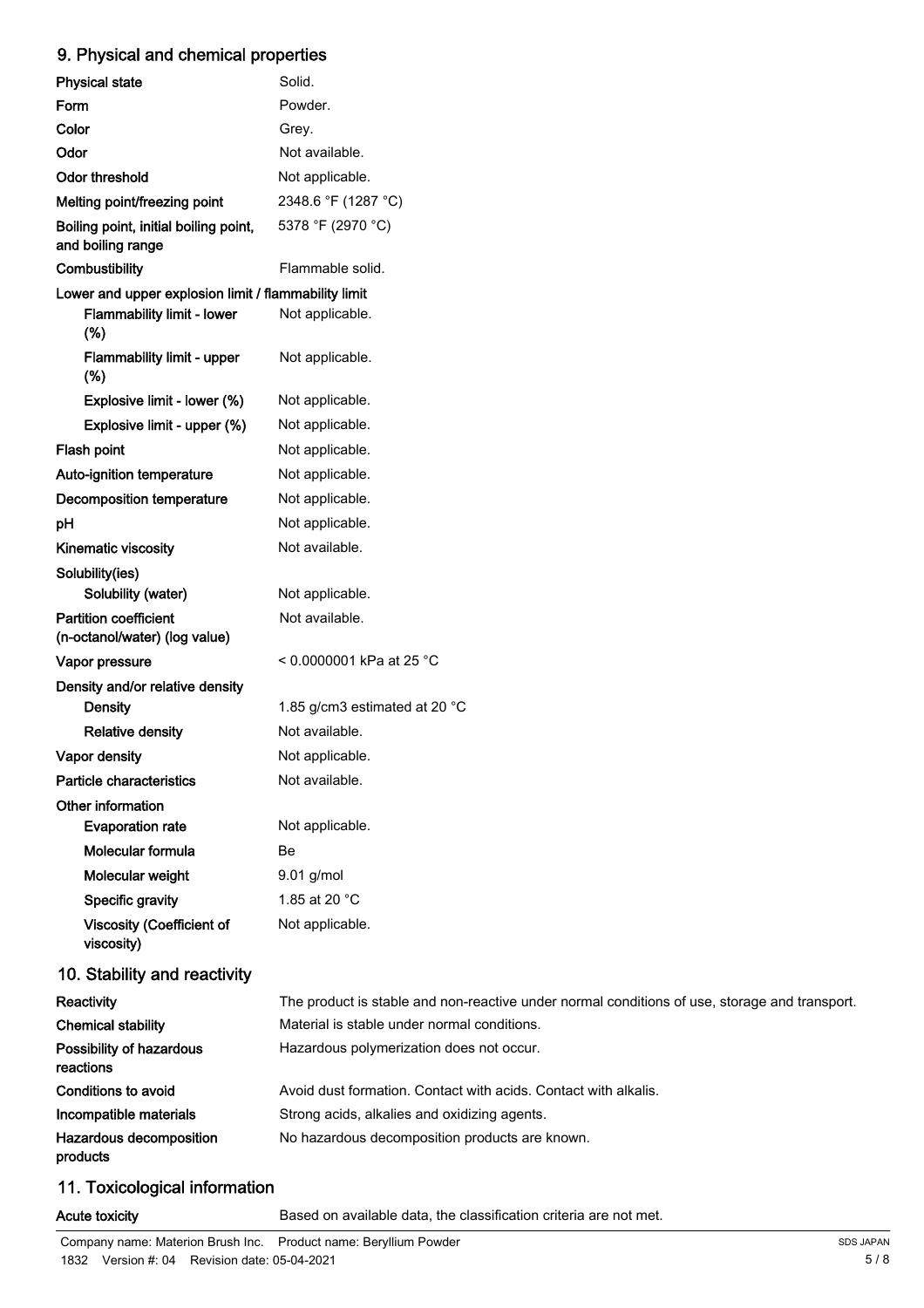| Skin corrosion/irritation                                                             | Not likely, due to the form of the product.                                                                                                                                                                                               |                                                                                                   |  |
|---------------------------------------------------------------------------------------|-------------------------------------------------------------------------------------------------------------------------------------------------------------------------------------------------------------------------------------------|---------------------------------------------------------------------------------------------------|--|
| Serious eye damage/eye<br>irritation                                                  | May cause eye irritation.                                                                                                                                                                                                                 |                                                                                                   |  |
| Respiratory or skin sensitization                                                     |                                                                                                                                                                                                                                           |                                                                                                   |  |
|                                                                                       | Japan Society for Occupational Health: Respiratory sensitizer                                                                                                                                                                             |                                                                                                   |  |
| Beryllium Powder (CAS 7440-41-7)                                                      |                                                                                                                                                                                                                                           | 1 Known respiratory sensitizer.                                                                   |  |
| Japan Society for Occupational Health: Skin sensitizer                                |                                                                                                                                                                                                                                           |                                                                                                   |  |
| Beryllium Powder (CAS 7440-41-7)                                                      |                                                                                                                                                                                                                                           | 2 Probable skin sensitizer.                                                                       |  |
| Respiratory sensitization                                                             |                                                                                                                                                                                                                                           | May cause damage to organs (respiratory system) through prolonged or repeated exposure.           |  |
| <b>Skin sensitization</b>                                                             | Not a skin sensitizer.                                                                                                                                                                                                                    |                                                                                                   |  |
| Germ cell mutagenicity                                                                | Due to lack of data the classification is not possible.                                                                                                                                                                                   |                                                                                                   |  |
| Carcinogenicity                                                                       | Cancer hazard.                                                                                                                                                                                                                            |                                                                                                   |  |
| IARC Monographs. Overall Evaluation of Carcinogenicity                                |                                                                                                                                                                                                                                           |                                                                                                   |  |
| Beryllium Powder (CAS 7440-41-7)<br>Japan Society for Occupational Health: Carcinogen |                                                                                                                                                                                                                                           | 1 Carcinogenic to humans.                                                                         |  |
| Beryllium Powder (CAS 7440-41-7)                                                      |                                                                                                                                                                                                                                           | 1 Carcinogenic to humans.                                                                         |  |
| Reproductive toxicity                                                                 | Not classified.                                                                                                                                                                                                                           |                                                                                                   |  |
| Specific target organ toxicity -<br>single exposure                                   | Not classified.                                                                                                                                                                                                                           |                                                                                                   |  |
| Specific target organ toxicity -<br>repeated exposure                                 | inhalation.                                                                                                                                                                                                                               | May cause damage to organs (respiratory system) through prolonged or repeated exposure by         |  |
| <b>Aspiration hazard</b>                                                              | Due to lack of data the classification is not possible.                                                                                                                                                                                   |                                                                                                   |  |
| Other information                                                                     | Symptoms may be delayed.                                                                                                                                                                                                                  |                                                                                                   |  |
| 12. Ecological information                                                            |                                                                                                                                                                                                                                           |                                                                                                   |  |
| Ecotoxicity                                                                           | Not available.                                                                                                                                                                                                                            |                                                                                                   |  |
| Persistence and degradability                                                         | No data is available on the degradability of this product.                                                                                                                                                                                |                                                                                                   |  |
| <b>Bioaccumulation</b>                                                                | Not available.                                                                                                                                                                                                                            |                                                                                                   |  |
| Mobility in soil                                                                      | Not available.                                                                                                                                                                                                                            |                                                                                                   |  |
| Hazardous to the ozone layer                                                          | Not available.                                                                                                                                                                                                                            |                                                                                                   |  |
| 13. Disposal considerations                                                           |                                                                                                                                                                                                                                           |                                                                                                   |  |
| <b>Residual waste</b>                                                                 | be disposed of in a safe manner (see: Disposal instructions).                                                                                                                                                                             | Empty containers or liners may retain some product residues. This material and its container must |  |
| Contaminated packaging                                                                | Empty containers should be taken to an approved waste handling site for recycling or disposal.<br>Since emptied containers may retain product residue, follow label warnings even after container is<br>emptied.                          |                                                                                                   |  |
| Local disposal regulations                                                            | Material should be recycled if possible. Disposal recommendations are based on material as<br>supplied. Disposal must be in accordance with current applicable laws and regulations, and<br>material characteristics at time of disposal. |                                                                                                   |  |
| 14. Transport information                                                             |                                                                                                                                                                                                                                           |                                                                                                   |  |
| <b>IATA</b>                                                                           |                                                                                                                                                                                                                                           |                                                                                                   |  |
| <b>UN number</b>                                                                      | 1567                                                                                                                                                                                                                                      |                                                                                                   |  |
| UN proper shipping name                                                               | Beryllium powder                                                                                                                                                                                                                          |                                                                                                   |  |
| Transport hazard class(es)<br><b>Class</b>                                            |                                                                                                                                                                                                                                           |                                                                                                   |  |
| Subsidiary risk                                                                       | 6.1(PGI, II)<br>4.1                                                                                                                                                                                                                       |                                                                                                   |  |
| Packing group                                                                         | Ш                                                                                                                                                                                                                                         |                                                                                                   |  |
| <b>Environmental hazards</b>                                                          | No.                                                                                                                                                                                                                                       |                                                                                                   |  |
| <b>ERG Code</b>                                                                       | 6F                                                                                                                                                                                                                                        |                                                                                                   |  |
| Special precautions for user<br>Other information                                     | Not available.                                                                                                                                                                                                                            |                                                                                                   |  |
| Passenger and cargo<br>aircraft                                                       | Allowed with restrictions.                                                                                                                                                                                                                |                                                                                                   |  |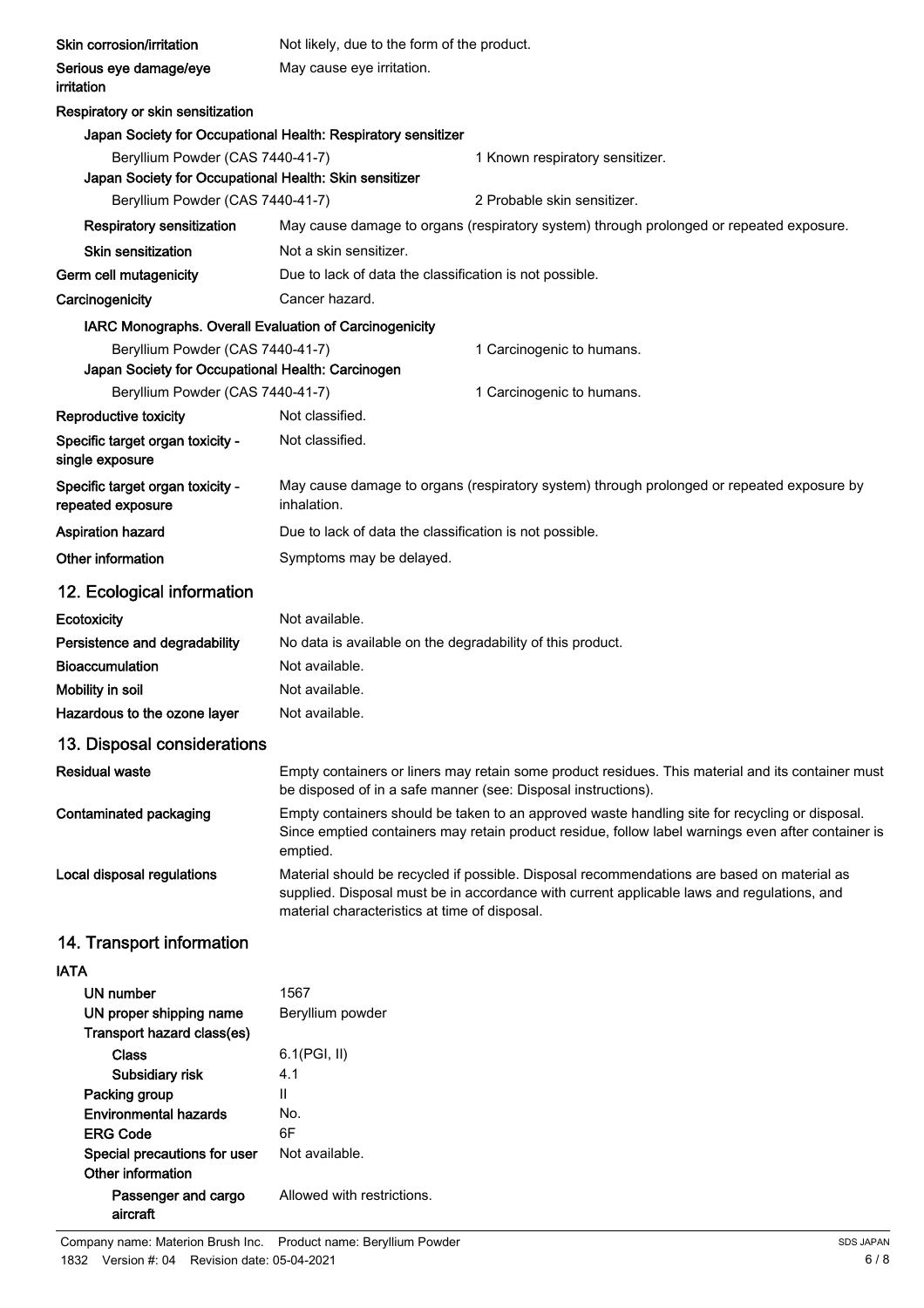| Cargo aircraft only                                                                                                                                                                        | Allowed with restrictions.                                   |                           |
|--------------------------------------------------------------------------------------------------------------------------------------------------------------------------------------------|--------------------------------------------------------------|---------------------------|
| IMDG                                                                                                                                                                                       |                                                              |                           |
| UN number                                                                                                                                                                                  | 1567                                                         |                           |
| UN proper shipping name                                                                                                                                                                    | <b>BERYLLIUM POWDER</b>                                      |                           |
| Transport hazard class(es)                                                                                                                                                                 |                                                              |                           |
| Class                                                                                                                                                                                      | 6.1(PGI, II)                                                 |                           |
| Subsidiary risk                                                                                                                                                                            | 4.1                                                          |                           |
| Packing group                                                                                                                                                                              | Ш                                                            |                           |
| <b>Environmental hazards</b>                                                                                                                                                               |                                                              |                           |
| Marine pollutant                                                                                                                                                                           | No.                                                          |                           |
| <b>EmS</b>                                                                                                                                                                                 | $F-G, S-G$                                                   |                           |
| Special precautions for user                                                                                                                                                               | Not available.                                               |                           |
| Transport in bulk according to<br>Annex II of MARPOL 73/78 and<br>the IBC Code                                                                                                             | Not available.                                               |                           |
| IATA; IMDG                                                                                                                                                                                 |                                                              |                           |
| 6                                                                                                                                                                                          |                                                              |                           |
| National regulations                                                                                                                                                                       | Follow regulation in section 15 for domestic transportation. |                           |
| <b>Emergency Response Guide</b><br>Number                                                                                                                                                  | 134                                                          |                           |
| 15. Regulatory information                                                                                                                                                                 |                                                              |                           |
| <b>Industrial Safety and Health Act</b>                                                                                                                                                    |                                                              |                           |
| Specified substances regulation                                                                                                                                                            |                                                              |                           |
| Class 1 designated chemical substances<br>BERYLLIUM AND ITS COMPOUNDS                                                                                                                      |                                                              |                           |
| Notifiable substances                                                                                                                                                                      |                                                              |                           |
| BERYLLIUM AND ITS COMPOUNDS                                                                                                                                                                |                                                              | Table 9 Ordinance No. VI  |
| Labeling substances                                                                                                                                                                        |                                                              |                           |
| BERYLLIUM AND ITS COMPOUNDS                                                                                                                                                                |                                                              | Table 3-1 Ordinance No. 6 |
| Poisonous and Deleterious Substances Control Act<br>Specified poisonous substances<br>Not regulated.<br>Poisonous substances<br>Not regulated.<br>Deleterious substances<br>Not regulated. |                                                              |                           |
|                                                                                                                                                                                            |                                                              |                           |

Act on the Regulation of Manufacture and Evaluation of Chemical Substances Class I specified chemical substances Not regulated. Class II specified chemical substances Not regulated. Monitoring chemical substances Not regulated. Priority Assessment Chemical Substances (PACs) Not regulated.

## Reporting Exempted Substances